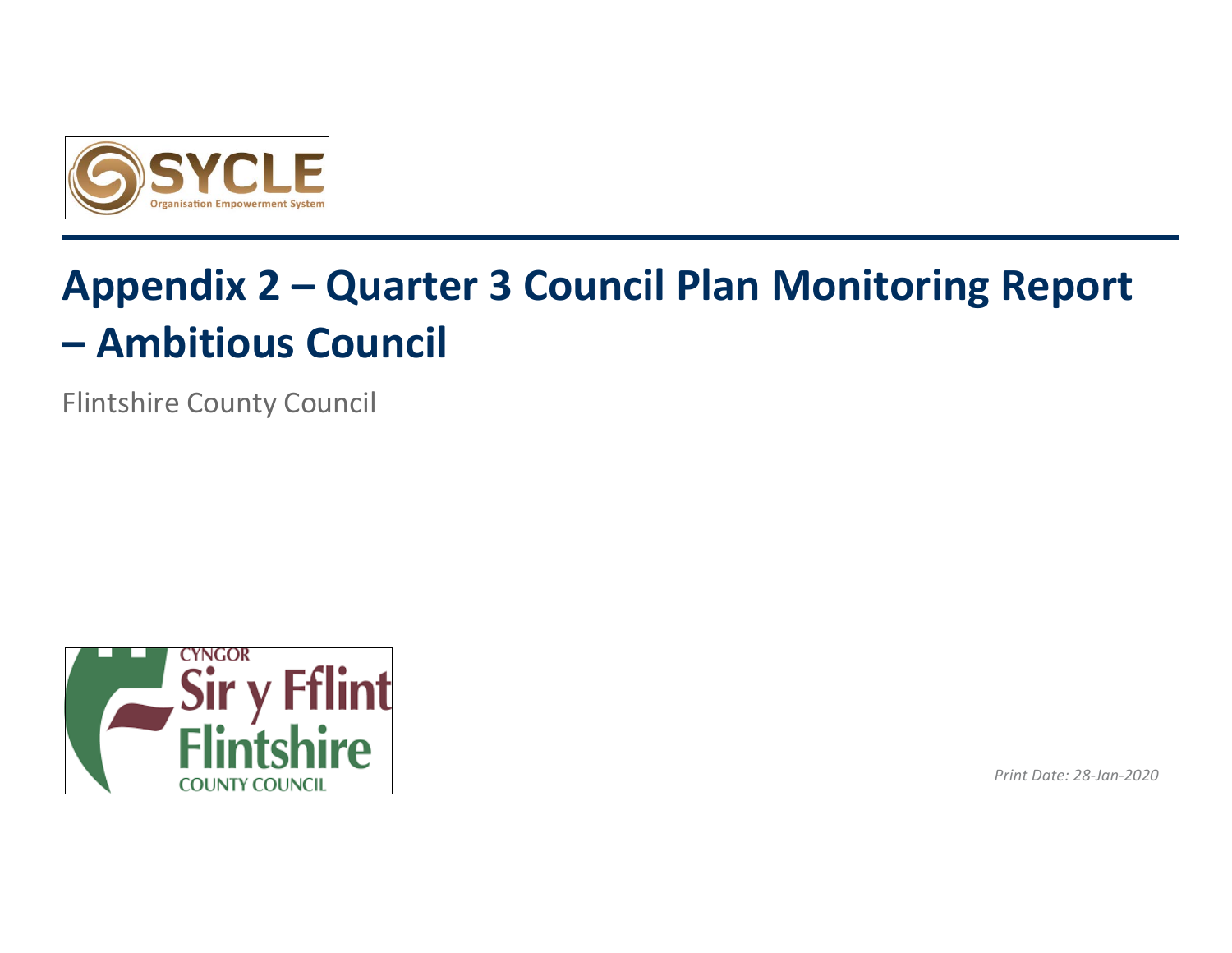## **Progress Charts**



'No Target' for Action Progress and Action Outcome denotes Action has not started.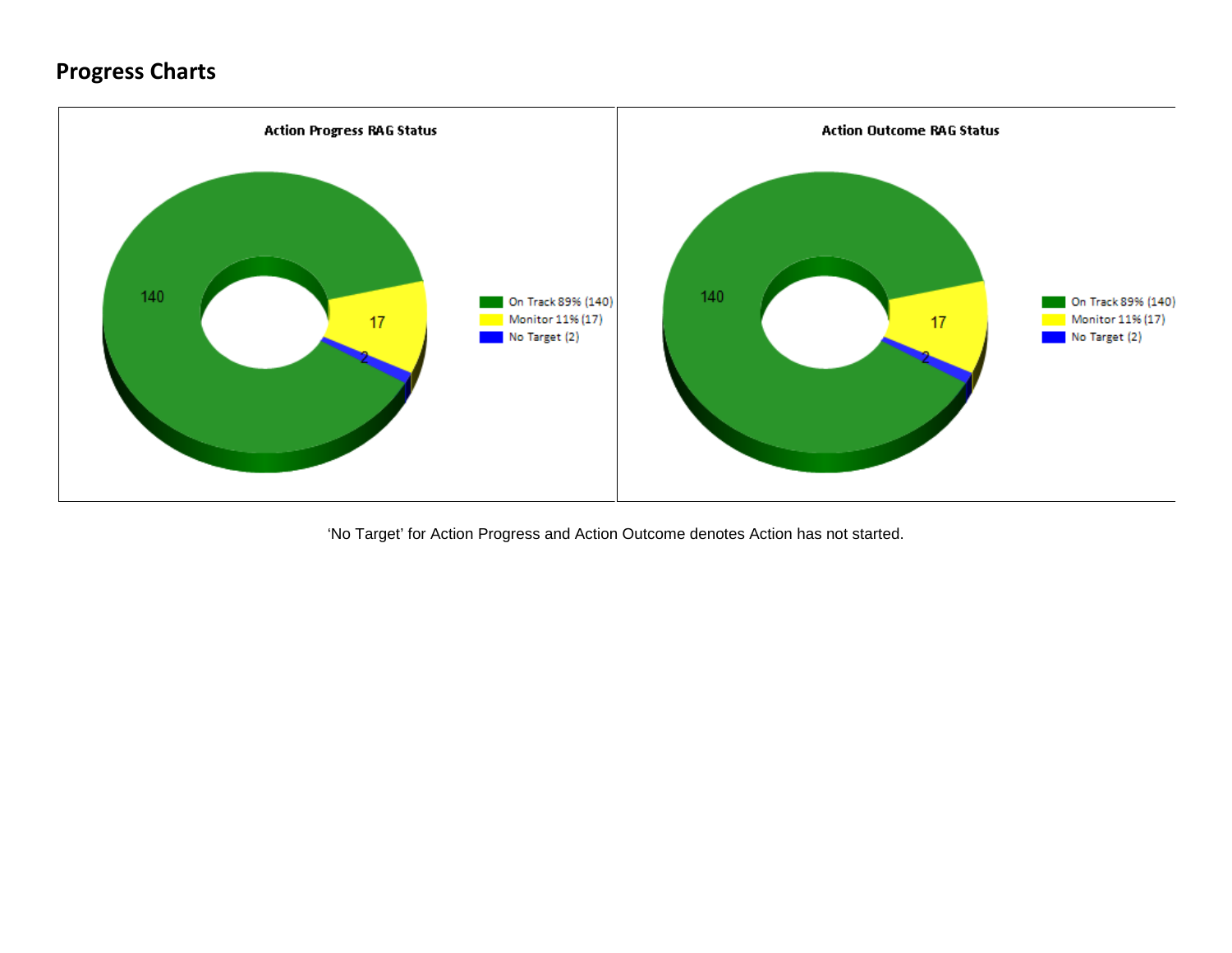

'No Target' for KPI denotes this is a new KPI and a baseline year is being established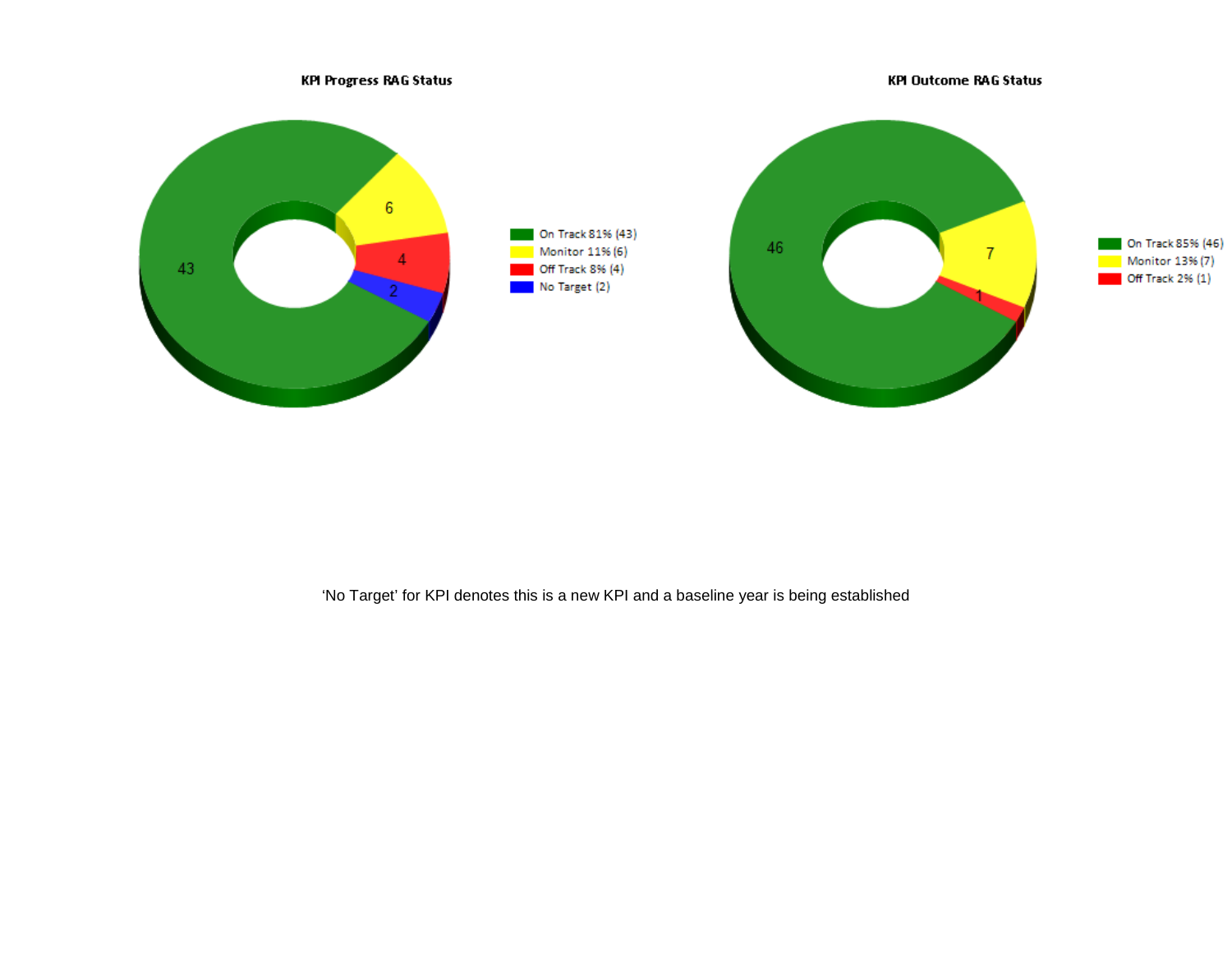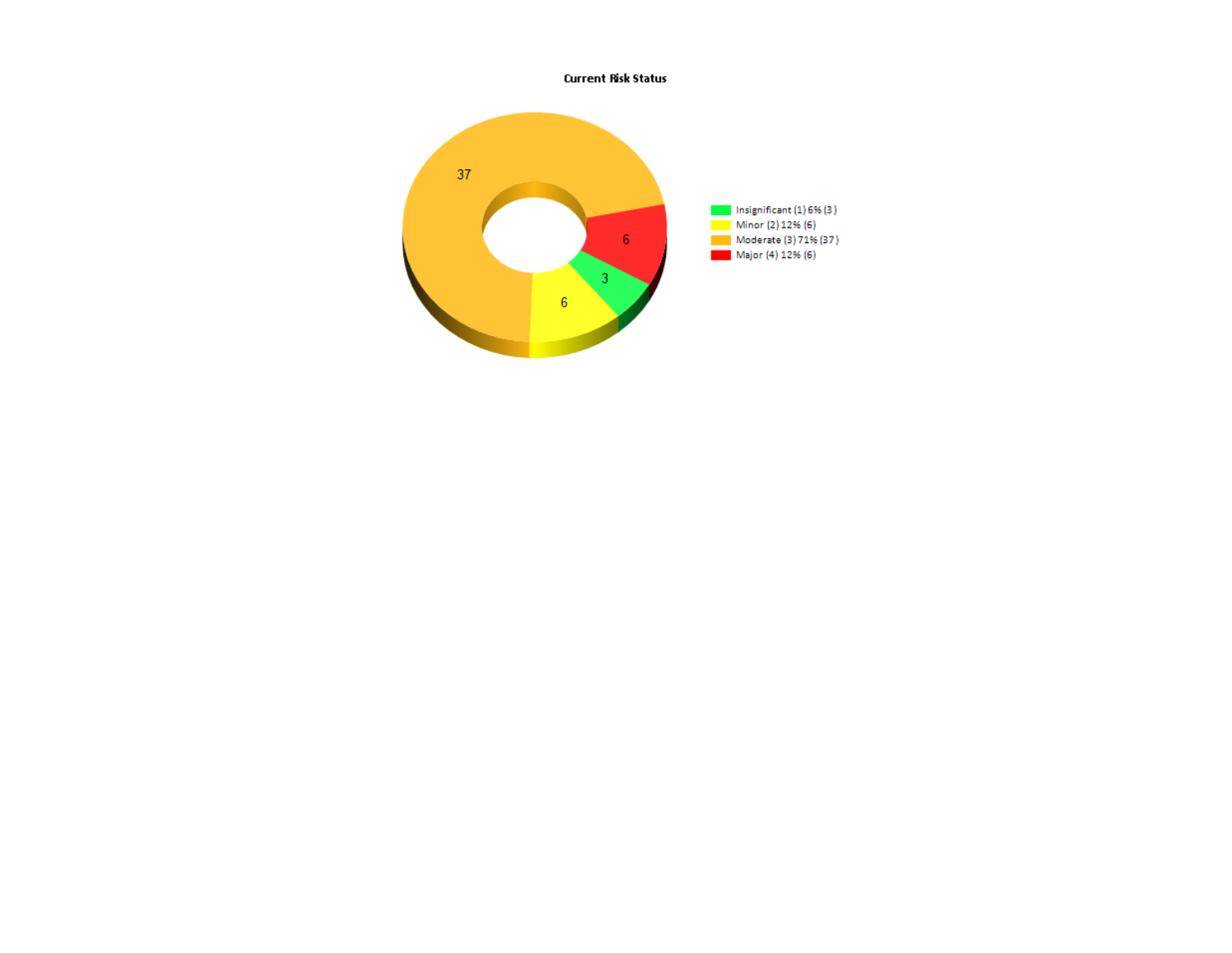## **Ambitious Council**

### **Actions**

| <b>ACTION</b>                                                                                                                                                                                          | <b>LEAD OFFICER</b> | <b>STATUS</b>  | <b>START</b><br><b>DATE</b> |             | <b>END DATE COMPLETE</b><br>% | <b>PROGRESS</b><br><b>RAG</b>    | <b>OUTCOME</b><br><b>RAG</b> |  |
|--------------------------------------------------------------------------------------------------------------------------------------------------------------------------------------------------------|---------------------|----------------|-----------------------------|-------------|-------------------------------|----------------------------------|------------------------------|--|
| 2.1.2.2 (CP) Planning of new infrastructure schemes   Ian Bushell - Technical and<br>to provide business growth in Flintshire (Deeside<br>Enterprise Zone (DEZ) etc.) for the medium-term              | Performance Manager | In<br>Progress | 01-Apr-2019                 | 31-Mar-2020 | 30.00%                        | $\overline{\mathbf{O}}$<br>GREEN | <b>OOO</b><br>GREEN          |  |
| ACTION PROGRESS COMMENTS:<br>The medium term Integrated Transport Plan for the Deeside Industrial Estate involves providing multi model sustainable transport which includes the provision of a Park & |                     |                |                             |             |                               |                                  |                              |  |

Ride/Share facility, Shuttle Interchange and the Deeside Parkway Station. Shared use walking and cycling infrastructure, to Active Travel Standards, provides access to the entrance to every place of employment in the park. In addition to this, Deeside Parkway Station is in the options appraisal stage along with the proposed shuttle interchange.

Last Updated: 22-Jan-2020

| <b>ACTION</b>                                                                                                                                 | <b>LEAD OFFICER</b>                                    | <b>STATUS</b>  | <b>START</b><br><b>DATE</b> |                         | $\%$   | <b>END DATE COMPLETE PROGRESS OUTCOME</b><br><b>RAG</b> | <b>RAG</b> |
|-----------------------------------------------------------------------------------------------------------------------------------------------|--------------------------------------------------------|----------------|-----------------------------|-------------------------|--------|---------------------------------------------------------|------------|
| 2.1.2.3 (CP) Maximise opportunities to achieve<br>available funding for scheme improvements whilst<br>also achieving timely grant submissions | Anthony Stanford - Highways<br><b>Strategy Manager</b> | In<br>Progress |                             | 01-Apr-2019 31-Mar-2020 | 80.00% | GREEN                                                   | GREEN      |

#### **ACTION PROGRESS COMMENTS:**

Having recently received invitations for Welsh Government funding, we have now identified appropriate schemes for submission via a number of grant funding streams for the forthcoming financial year (2020/21). Written Grant applications are currently being prepared in line with specified deadlines.

Last Updated: 14-Jan-2020

| <b>ACTION</b>                                                                                                        | <b>LEAD OFFICER</b> | <b>STATUS</b>   | <b>START</b><br><b>DATE</b> |             | ℅      | <b>END DATE COMPLETE PROGRESS OUTCOME</b><br><b>RAG</b> | <b>RAG</b> |
|----------------------------------------------------------------------------------------------------------------------|---------------------|-----------------|-----------------------------|-------------|--------|---------------------------------------------------------|------------|
| 2.1.2.4 (CP) Provision of a new Park and ride facility lan Bushell - Technical and<br>within Deeside Industrial Park | Performance Manager | In.<br>Progress | 01-Apr-2019                 | 31-Mar-2020 | 40.00% | GREEN                                                   | GREEN      |

#### **ACTION PROGRESS COMMENTS:**

The detail design stage is now complete as part of the design and build contract. The expected start date of full construction is March 2020.

Last Updated: 22-Jan-2020